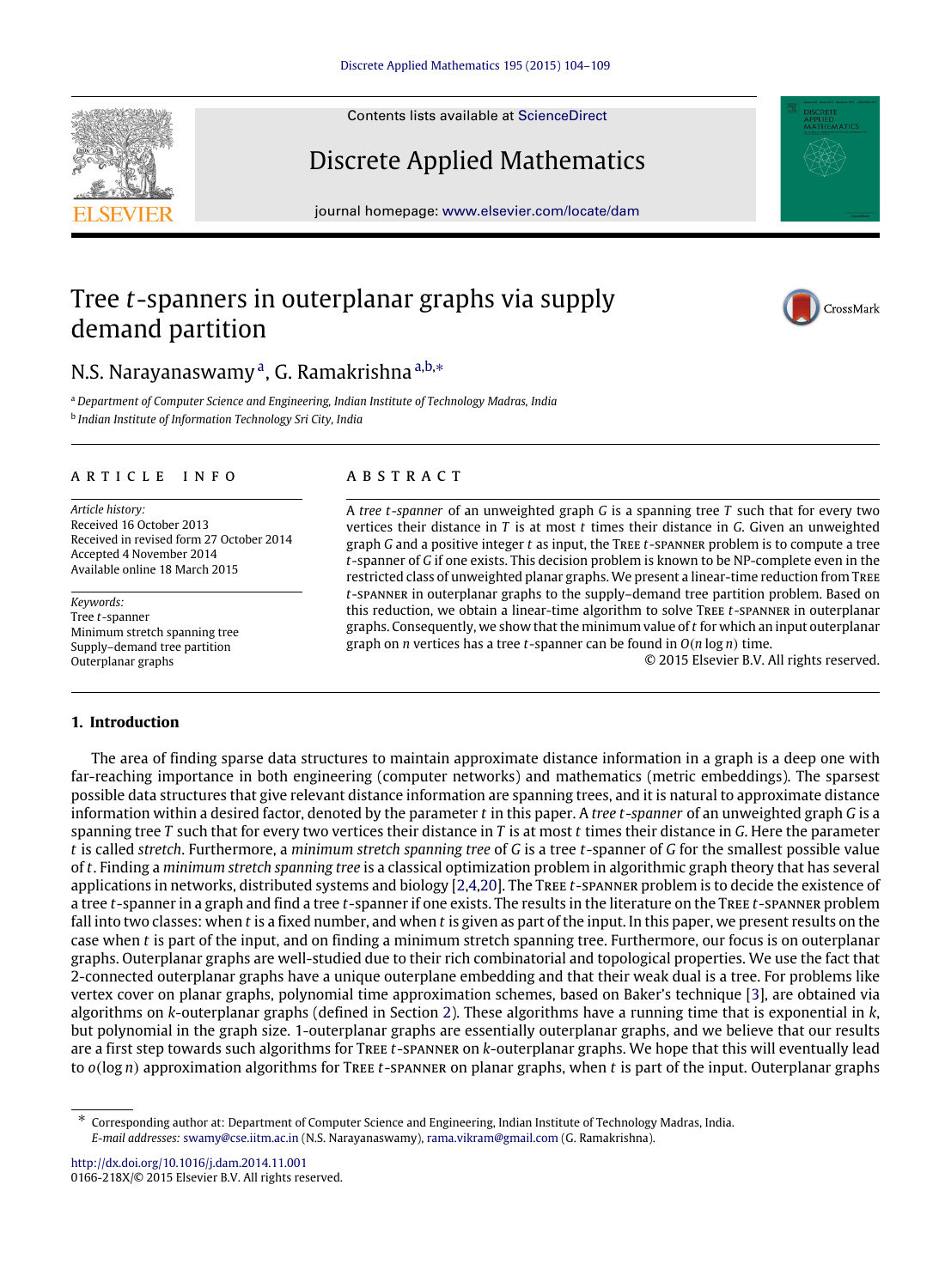also appear in several applications including computational drug design, bioinformatics, and telecommunications [\[13\]](#page-5-4). For instance, 94.3% of elements in the popular NCI data set are outerplanar [\[13\]](#page-5-4).

**Related work**. For each fixed  $t \geq 4$ , Cai and Corneil [\[9\]](#page-5-5) showed that TREE t-SPANNER is NP-complete. TREE 2-SPANNER is polynomial-time solvable, and the status of Tree 3-spanner is open. The problem has been studied for many graph classes. For planar graphs, Tree 3-spanner was shown to be polynomial time solvable by Fekete and Kremer [\[12\]](#page-5-6). For each fixed *t*, Fomin et al. showed that Tree *t*-spanner restricted to planar graphs and apex-minor free graphs can be solved in polynomial time. They showed this by designing an FPT algorithm with *t* as the parameter in planar graphs and apex-minor free graphs [\[11\]](#page-5-7). Also, for any fixed  $t > 4$ , the Tree  $t$ -spanner is NP-complete even on chordal graphs and chordal bipartite graphs [\[7,](#page-5-8)[8\]](#page-5-9). Interval graphs, permutation graphs, regular bipartite graphs and distance hereditary graphs admit a tree 3-spanner [\[16](#page-5-10)[,17\]](#page-5-11) that can be found in polynomial time. As a consequence, a minimum stretch spanning tree in such graphs can be found in polynomial time due to the fact that Tree 2-spanner is polynomial-time solvable.

While the results in the previous paragraph are for the case when *t* is fixed, our results are for the case when *t* is part of the input. When *t* is part of the input, Fekete and Kremer [\[12\]](#page-5-6) showed that Tree *t*-spanner in planar graphs is NP-complete. A minimum stretch spanning tree in grid graphs can be found by a polynomial-time algorithm [\[6\]](#page-5-12). Therefore, when *t* is part of the input, on grid graphs the Tree *t*-spanner problem can be solved in polynomial time. To the best of our knowledge, when *t* is part of the input, there is no published result on Tree *t*-spanner in any subclass of planar graphs, except for grid graphs.

**Our results**. Our main result is a linear time algorithm for Tree *t*-spanner when *t* is part of the input in outerplanar graphs. For any *t*, the property that a graph has a tree *t*-spanner can be described as a formula in Monadic Second Order Logic (MSOL) [\[11\]](#page-5-7). It must be mentioned here that since *t* is part of the input, the treewidth of the graph being two *does not* result in a linear time algorithm by a direct application of the well known Courcelle's theorem [\[10\]](#page-5-13). The reason is that the length of the MSOL formula depends on the parameter *t*, which is not *fixed* in the Tree *t*-spanner problem that we consider. In other words, the size of the formula is *not* a constant. Actually, it is believed that the length of the smallest MSOL formula

would have an exponential tower dependency on *t* that is of the form, 2<sup>22<sup>t</sup></sup>, since the MSOL formulation has 4 alternating quantifiers. See [\[15\]](#page-5-14) on the length of the MSOL formula as a function of the number of alternating quantifiers. Another important property of the treewidth being two is that an optimal tree decomposition can be obtained in linear time. It is not clear how the standard approaches for solving NP-hard problems on graphs of bounded treewidth can be made to work for Tree *t*-spanner on outerplanar graphs when *t* is part of the input. However, we exploit the topological structure of outerplanar graphs to obtain a linear time algorithm.

We first introduce the basic notation of outerplanar graphs and preliminary results on the structure of outerplanar graphs in Section [2.](#page-2-0) We then present a linear-time reduction from Tree *t*-spanner in outerplanar graphs to the Tree S-partition problem (defined below) in Section [3.1.](#page-2-1) Later, we describe a linear-time reduction from Tree S-partition to the well-studied SUPPLY–DEMAND TREE PARTITION problem [\[14\]](#page-5-15) in Section [3.2.](#page-4-0) Finally, we use the linear-time algorithm in [14] for solving SUPPLY–DEMAND TREE PARTITION, which produces a supply–demand tree partition, if one exists. We now state our main results formally.

<span id="page-1-0"></span>**Theorem 1.** *Given an outerplanar graph G on n vertices and a positive integer t, a tree t-spanner of G, if one exists, can be found in O*(*n*) *time.*

From [Theorem 1,](#page-1-0) by using binary search on the value of *t*, we have the following corollary.

**Corollary 2.** *Given an outerplanar graph G on n vertices, a minimum stretch spanning tree of G can be found in O*(*n* log *n*) *time.*

**Tree partition problems**: To the best of our knowledge, there is no literature on TREE S-PARTITION which we have defined as follows.

Tree S-partition **Instance:** A tree *T*, a weight function  $w : V(T) \to \mathbb{N}$ , a set  $S \subseteq V(T)$  of special vertices, and  $t \in \mathbb{N}$ . **Question:** Does there exist a partition of  $V(T)$  into sets  $V_1, \ldots, V_{|S|}$  such that for  $1 \leq i \leq |S|$ , *T* [*V*<sub>*i*</sub>] (the graph induced on *V*<sub>*i*</sub>) is connected,  $|V_i \cap S| = 1$  and  $\sum$ v∈*V<sup>i</sup>*  $w(v) \leq t$ ?

A partition  $\{V_1,\ldots,V_{|S|}\}$  of  $V(T)$  is a tree S-partition of T, if for each  $1 \leq i \leq |S|$ ,  $T[V_i]$  is a tree and  $V_i$  has exactly one vertex from *S*. The SUPPLY-DEMAND TREE PARTITION problem is defined as follows.

SUPPLY-DEMAND TREE PARTITION [14] **Instance:** A tree *T* such that  $V(T) = V_s \oplus V_d$ , a supply function  $s: V_s \to \mathbb{Z}$ , and a demand function  $d: V_d \to \mathbb{N}$ . **Question:** Does there exist a partition of  $V(T)$  into sets  $V_1, \ldots, V_k$ , where  $k = |V_s|$ , such that for  $1 \leq i \leq k$ ,  $T[V_i]$  is connected,  $V_i$  contains exactly one vertex  $u \in V_s$ ,  $\sum$  $v \in V_i \setminus V_s$  $d(v) \leq s(u)$ , and  $s(u) > 0$ ?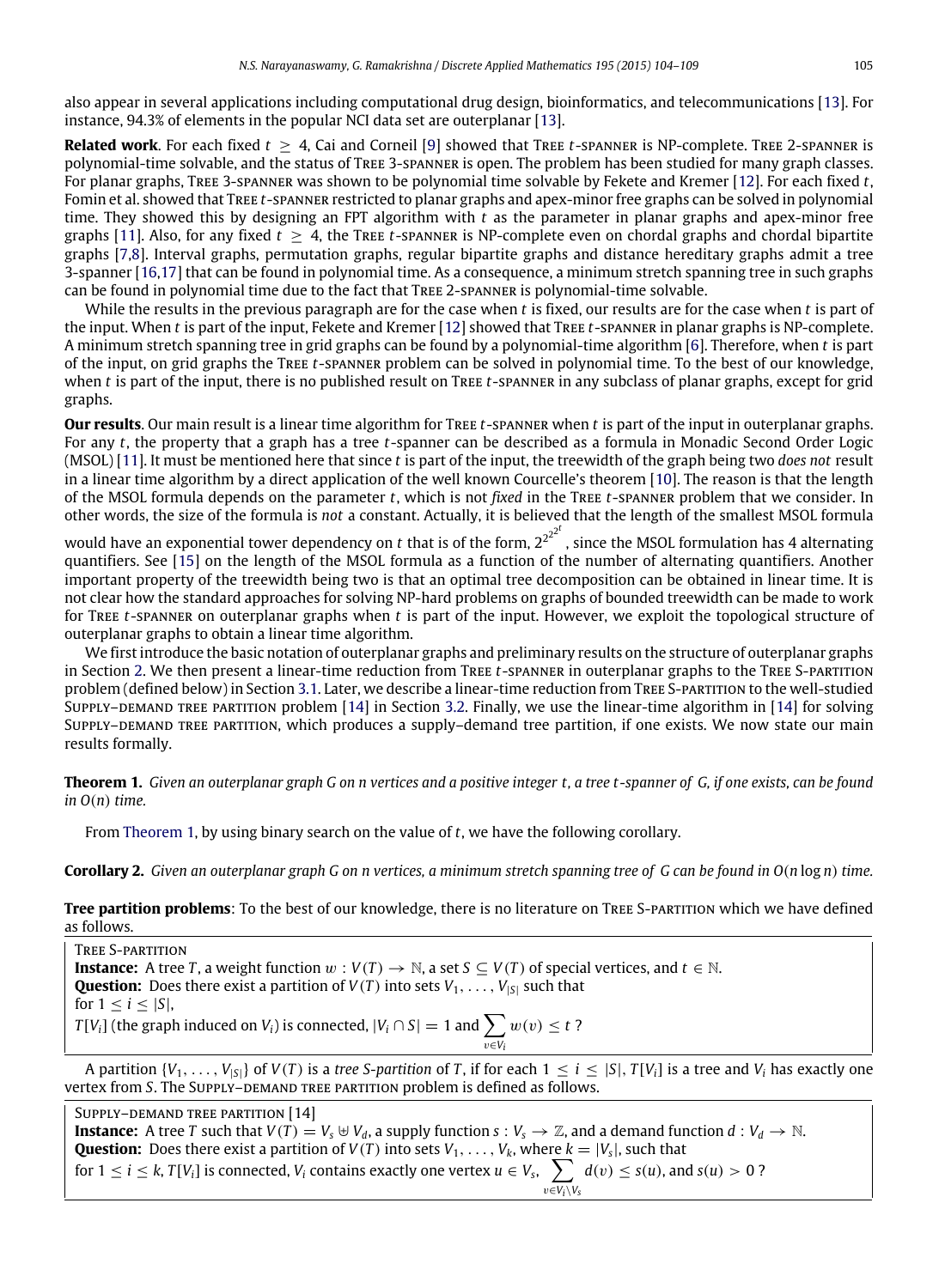In Supply–demand tree partition, each element *u* in  $V_s$  is referred to as supply vertex and  $s(u)$  denotes the supply value of *u*. Similarly, each element *u* in  $V_d$  is referred to as demand vertex and  $d(u)$  denotes the demand value of *u*. A partition  $\{V_1, \ldots, V_k\}$  of  $V(T)$  is a *supply–demand tree partition* of *T*, if for each  $1 \le i \le k$ ,  $V_i$  satisfies all the constraints described above.

#### <span id="page-2-0"></span>**2. Preliminaries**

**Graph theoretic preliminaries**: In this paper, we consider only simple, finite, connected and undirected graphs. We refer to [\[21\]](#page-5-16) for standard graph theoretic terminology. Let  $G = (V(G), E(G))$  be a graph on vertex set  $V(G)$  and edge set  $E(G)$ . For a set  $S \subseteq V(G)$ , G[S] denotes the graph induced on the set S and  $G - S$  denotes G[V(G) - S]. A set {V<sub>1</sub>, ..., V<sub>r</sub>} of pairwise disjoint non-empty subsets of a set *V* is a *partition* if  $\bigcup_{i=1}^r V_i = V$ ; each such  $V_i$  is referred to as a *part* of the partition. The number of edges in a shortest path between the vertices *u* and v in *G* is called the *distance* between *u* and v.

**Planar graph preliminaries**: A graph is said to be *planar* if it can be drawn in the plane without crossing edges; otherwise it is *nonplanar*. A *plane graph* is a planar graph with a fixed planar embedding. A planar graph is said to be *outerplanar* if it can be embedded on the plane such that all vertices lie on the boundary of its exterior region. Such an embedding is called an *outerplanar embedding*. Let *G* be a plane graph. The regions defined by the planar embedding of *G* are *faces* of *G* and the set of faces of *G* is denoted by Faces(*G*). For each face  $f \in \text{Face}(G)$ ,  $V(f)$  and  $E(f)$  denote the sets of vertices and edges of *f*, respectively. Two faces *f*, *f'* ∈ Faces(*G*) are *adjacent* if  $E(f) ∩ E(f') ≠ ∅$ . In every planar embedding, there is a unique unbounded face called *exterior* face and it is denoted by  $f_{ext}$ . An edge *e* is *external* if  $e \in E(f_{ext})$ , otherwise it is *internal*. All the bounded faces of *G* are *interior*. Interior faces that are adjacent to the exterior face are called E-faces and other interior faces are called I-faces. The set of interior faces, I-faces and E-faces of *G* are denoted by Int-faces(*G*), I-faces(*G*), and E-faces(*G*), respectively. So, Faces(*G*) = { $f_{ext}$ } ∪ Int-faces(*G*) and Int-faces(*G*) = E-faces(*G*) ∪ I-faces(*G*). The *dual graph* of *G* is  $G^* := (V(G^*), E(G^*)),$  where  $V(G^*) := \{v_f \mid f \in \text{Faces}(G)\},\ E(G^*) := \{\tilde{e} = (v_f, v_g) \mid f, g \in \text{Faces}(G), e \in E(f) \cap E(g)\}.$ Here, there is a bijective correspondence between *E*(*G*) and *E*(*G* ∗ ). An outerplanar graph is also known as 1-*outerplanar graph*. A planar graph *G* is *k*-*outerplanar* if the graph obtained by removing the vertices lie on the exterior boundary of *G* is  $(k-1)$ -outerplanar, where  $k \geq 2$ .

<span id="page-2-2"></span>**Lemma 3** (*Theorem 1.1 in [\[9\]](#page-5-5)*)**.** *A spanning tree T of an arbitrary graph G is a tree t-spanner if and only if for each edge*  $(x, y) \in E(G)$ , the distance between x and y in T is at most t.

Let *T* be a spanning tree of a graph *G*. For any edge  $e \in E(G)$  with end vertices *u* and *v*, the *stretch* of *e* in *T* is defined as the distance between *u* and *v* in *T*. By [Lemma 3,](#page-2-2) the stretch of *T* is max{stretch of *e* in *T* |  $e \in E(G)$ }. For vertices *u*, *v* ∈ *V*(*T*), *P*<sub>*T*</sub>(*u*, *v*) denotes the path between *u* and *v* in *T*. An edge *e* ∈ *E*(*G*) is a *non-tree* edge with respect to *T* if  $e \notin E(T)$ . For a non-tree edge  $(u, v)$  with respect to *T*, the cycle formed by  $(u, v)$  and  $P_T(u, v)$  is referred to as a *fundamental* cycle. A fundamental cycle is said to be *external* if the associated non-tree edge is external in *G*.

If an outerplanar graph *G* has cut vertices, a minimum stretch spanning tree of *G* can be obtained by performing a union on the edges of minimum stretch spanning trees of the maximal 2-vertex-connected components of *G*. So without loss of generality, we consider 2-vertex-connected outerplanar graphs. Every 2-connected outerplanar graph has a unique outerplane embedding [\[19\]](#page-5-17). A planar embedding of a planar graph can be obtained in linear time [\[18\]](#page-5-18). Therefore, we assume that an outerplanar graph is associated with the fixed outerplanar embedding. The dual graph of an outerplanar graph can be obtained in linear time [\[5\]](#page-5-19). Also the faces of an outerplanar graph can be easily extracted in linear time. The following result on outerplanar graphs will be used in the next section.

#### <span id="page-2-3"></span>**Lemma 4** (*[\[19\]](#page-5-17)*)**.** *Every* 2*-connected outerplanar graph has a Hamiltonian cycle.*

For a 2-connected outerplanar graph *G* on *n* vertices,  $|V(f_{ext}(G))| = |E(f_{ext}(G))| = n$ . Thus  $f_{ext}(G)$  is a Hamiltonian cycle. In other words, the set of external edges in a 2-connected outerplanar graph is a Hamiltonian cycle.

#### **3. Tree** *t***-spanner to supply–demand tree partition via tree S-partition**

In the rest of the paper, *G* denotes a 2-vertex-connected outerplanar graph. We refer to the internal and external edges with respect to the graph *G*. The same holds for E-faces, I-faces and Int-faces.

#### <span id="page-2-1"></span>*3.1. Tree t-spanner to tree S-partition*

In this section, we present a linear-time reduction from Tree *t*-spanner in outerplanar graphs to Tree S-partition.

**Reduction**. For a given instance  $\langle G, t \rangle$  of Tree *t*-spanner, an instance  $\langle T, w, S, t - 1 \rangle$  of Tree S-partition is constructed as follows:  $V(\tilde{T}) = \{v_f | f \in Int\text{-faces}(G)\}\$ ,  $E(\tilde{T}) = \{(v_f, v_g) | f, g \in Int\text{-faces}(G), |E(f) \cap E(g)| = 1\}$ . The weight function  $w: V(\tilde{T}) \to \mathbb{N}$  is defined as  $w(v_f) = |E(f)| - 2$ , for each  $v_f \in V(\tilde{T})$ . The set of special vertices *S* is { $v_f | f \in E$ -faces(*G*)}. The graph *<sup>T</sup>*˜ is the *weak dual* of *<sup>G</sup>*. The weak dual of *<sup>G</sup>* can be obtained in linear time from *<sup>G</sup>* ∗ (dual of *G*) by removing the vertex that corresponds to the unbounded face in *G*.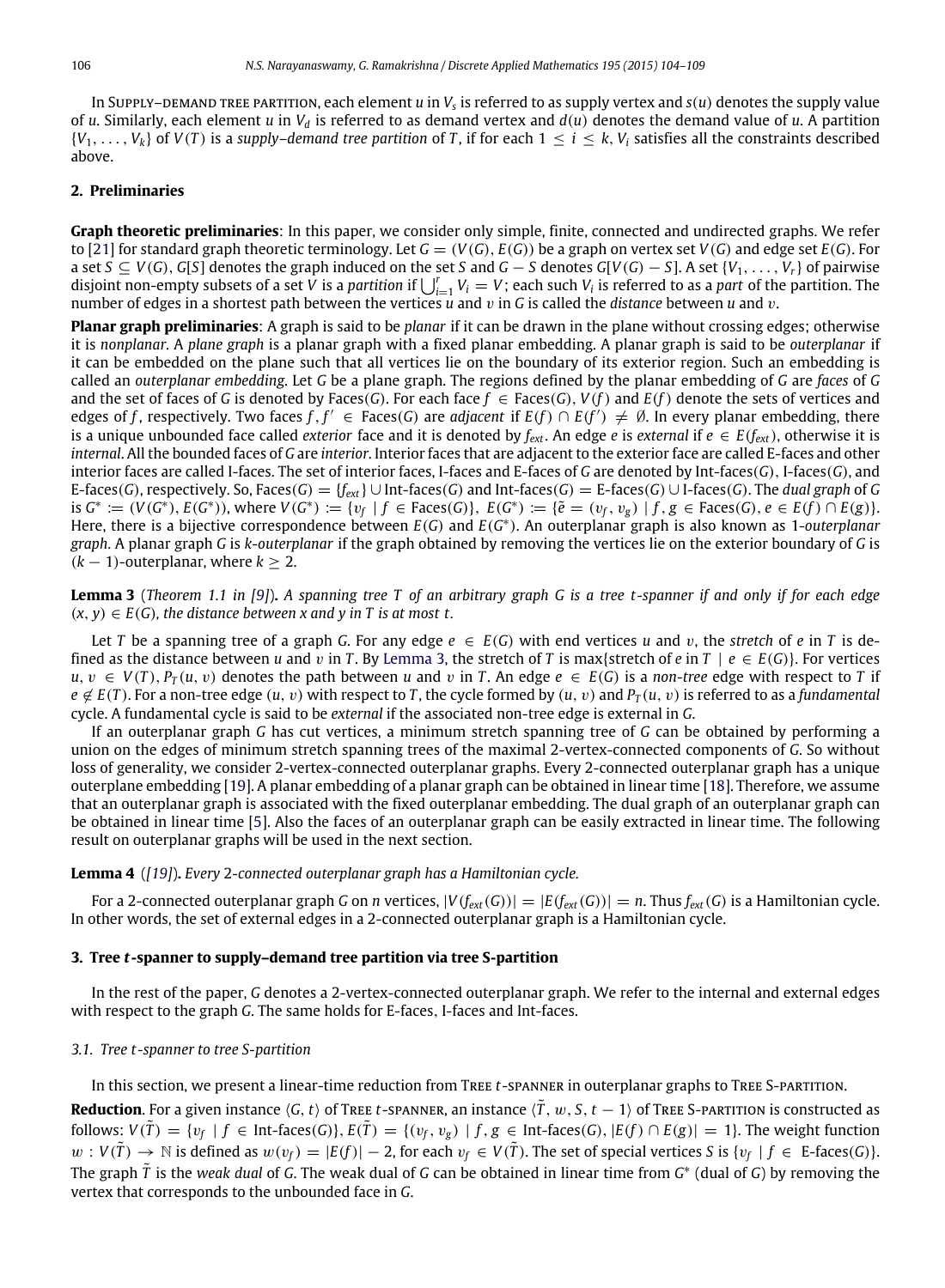<span id="page-3-0"></span>We use the following lemmas to prove formally, in [Theorem 10,](#page-4-1) that the described reduction is correct.

**Lemma 5** (*Lemma 2.4 in [\[1\]](#page-5-20)*)**.** *An outerplanar graph G is* 2*-connected if and only if the weak dual of G is a tree.*

<span id="page-3-2"></span>**Lemma 6.** Let  $\tilde{T}$  be the weak dual of G and C be a cycle in G. Let  $X=V(C)$ , and  $\tilde{X}=\{v_f\mid f\in$  Int-faces(G[X])}. The outerplanar *graph G[X] is 2-connected if and only if*  $\tilde{T}[\tilde{X}]$  *is a tree.* 

**Proof.** We first prove the claim that  $\tilde{T}[\tilde{X}]$  is the weak dual of *G*[X]. Clearly, the vertex set  $\tilde{X}$  is same as the vertex set of the weak dual of *G*[*X*]. For any two interior faces *f* and *g* in *G*[*X*], *f* and *g* are adjacent in *G* if and only if they are adjacent in *G*[*X*]. Hence,  $(v_f, v_g)$  is an edge in  $\tilde{T}$ [*X*<sup> $r</sup>] if and only if it is an edge in the weak dual of$ *G* $[$ *X* $]. Hence the claim holds. This claim$ together with [Lemma 5](#page-3-0) implies that, *G[X]* is 2-connected if and only if  $\tilde{T}[\tilde{X}]$  is a tree.  $\Box$ 

**Lemma 7.** *Let H be an induced subgraph of G. Then Int-faces(H)*  $\subseteq$  Int-faces(*G*)*.* 

Proof. For an outerplanar graph *G'*, we first prove the claim that every induced cycle in *G'* is an interior face. Consider an induced cycle C in the outerplanar embedding of G'. There are no vertices in the interior region of C, because G' is outerplanar. As *C* is an induced cycle, no edge in *G'* joins two non-adjacent vertices in *C*. Thereby no edge lies in the interior region of *C*. Hence *C* is an interior face.

For an outerplanar graph *G'*, we now prove the claim that every interior face in the outerplanar embedding of *G'* is an induced cycle. Let *f* ∈ Int-faces(*G'*). Let *u*, *v* ∈ *V*(*f*) be two non-adjacent vertices in *f*. As *f* is a face, (*u*, *v*) does not lie in the interior region of *f* . Also, (*u*, v) does not lie in the exterior region of *f* , because all the vertices of *f* lie on the exterior boundary of *G'*. Thus, no edge in *G'* joins any two non-adjacent vertices in *f*. Therefore *f* is an induced cycle.

Since *H* is an induced subgraph, every induced cycle in *H* is an induced cycle in *G*. This observation along with the above two claims follows that every interior face in *H* is an interior face in *G*.

<span id="page-3-1"></span>For a subset  $\tilde{X} \subseteq V(\tilde{T})$ , we define  $\text{cost}(\tilde{X}) = \sum_{v \in \tilde{X}} w(v)$ .

**Lemma 8.** Let  $\tilde{T}$  be the weak dual of G and C be a cycle in G. Let  $\tilde{X}$  be the set of vertices in  $\tilde{T}$  that corresponds to the interior faces *in*  $G[V(C)]$ *. Then*  $cost(\tilde{X}) = |E(C)| - 2$ *.* 

**Proof.** Let *H* be the induced graph of *G* on *V*(*C*) and {*f*1, . . . , *fr*} be the set of interior faces in *H*. Since *H* is a 2-connected outerplanar graph consisting of*r* interior faces, the number of internal edges in *H* is *r*−1. Also *E*(*C*) equals the set of external edges in *H*. In the sum  $\sum_{i=1}^{r} |E(f_i)|$ , each internal edge of *H* is counted twice and each external edge of *H* is counted once. Thus we have  $|E(C)| = \overline{(\sum_{i=1}^r |E(f_i)|)} - 2(r-1)$ . Further, we have defined that for each vertex  $v_f \in \tilde{X}$ ,  $w(v_f) = |E(f)| - 2$ . Consequently,  $(\sum_{i=1}^r |E(f_i)|) - 2(r - 1) = (\sum_{i=1}^r |E(f_i)| - 2) + 2 = (\sum_{v \in \tilde{X}} w(v)) + 2 = \text{cost}(\tilde{X}) + 2$ . Therefore  $|E(C)| = \text{cost}(\tilde{X}) + 2.$ 

<span id="page-3-3"></span>**Observation 9.** Let T be a spanning tree of G. Let  $\{C_1, \ldots, C_k\}$  be the set of external fundamental cycles with respect to T. For *each*  $1 \le i \le k$ , *let*  $G_i = G[V(C_i)]$ *. Then* 

a. Int-faces( $G$ ) = Int-faces( $G_1$ )  $\forall \cdots \forall$  Int-faces( $G_k$ ).

b. The set of non-tree edges in G with respect to T is a disjoint union of the set of non-tree edges in  $G_1, \ldots, G_k$  with respect to T.

**Proof.** Let *r* be the number of edges in *T* that are internal edges in *G*. The proof is by induction on *r*. Suppose  $r = 0$ , then all the edges in *T* are external edges in *G*. Then *T* has exactly one external fundamental cycle, which is also an exterior face of *G*. Consequently, the two claims in this lemma hold. Consider the case when  $r \geq 1$ . Then there exists an edge  $(u, v) \in E(T)$ , such that  $(u, v)$  is internal in *G*. We decompose *G* into graphs  $H_1$  and  $H_2$  such that  $V(G) = V(H_1) \cup$  $V(H_2), E(G) = E(H_1) \cup E(H_2), V(H_1) \cap V(H_2) = \{u, v\}$  and  $E(H_1) \cap E(H_2) = \{(u, v)\}\$ . This decomposition is possible as the end vertices of any internal edge in an outerplanar graph disconnect the graph exactly into two components. Observe that *Int*-*faces*(*G*) = *Int*-*faces*(*H*<sub>1</sub>) ⊎ *Int*-*faces*(*H*<sub>2</sub>).

For  $i \in \{1, 2\}$ , let  $T_i = T[V(H_i)]$ . Let  $i \in \{1, 2\}$  and let  $x, y \in V(T_i)$  such that  $\{x, y\} \neq \{u, v\}$ , we now show that there is a path between x and y in  $T_i$ . Let  $P(x, y)$  be the path between x and y in T. If all the vertices in  $P(x, y)$  are in  $T_i$ , then we are done. Consider the case that there is a vertex z in  $P(x, y)$ , such that z is in  $T_j$  but not in  $T_i$ , where  $i \neq j$ . Since the vertices  $x, y \in V(T_i)$ and  $z \in V(T_i)$ , and we know that  $\{u, v\}$  is a minimal vertex separator of *G*, it follows that there is a subpath  $P(u, v) \subseteq P(x, y)$ in *T*, such that  $P(u, v)$  has the vertex *z*. Therefore,  $P(u, v)$  has at least two edges in *T*. As  $(u, v)$  is in *T*,  $P(u, v) + (u, v)$  forms a cycle in *T*. This contradicts that *T* is an acyclic graph. As a result, for  $i \in \{1, 2\}$ ,  $T_i$  is a spanning tree of  $G_i$ . Since  $E(H_1) \cap E(H_2)$ is  $(u, v)$ , the set of non-tree edges with respect to *T* is a disjoint union of the set of non-tree edges with respect to  $T_1$  in  $H_1$ and the set of non-tree edges with respect to  $T_2$  in  $H_2$ . It implies that the set of external fundamental cycles with respect to *T* is a disjoint union of the set of external fundamental cycles with respect to  $T_1$  and the set of external fundamental cycles with respect to  $T_2$ . Without loss of generality, assume that  $C_1, \ldots, C_l$  be the external fundamental cycles with respect to  $T_1$ and  $C_{l+1}, \ldots, C_k$  be the external fundamental cycles with respect to  $T_2$ .

By the induction hypothesis,  $Int\text{-}faces(H_1) = Int\text{-}faces(G_1) \cup \cdots \cup Int\text{-}faces(G_l)$  and  $Int\text{-}faces(H_2) = Int\text{-}faces(G_{l+1}) \cup \cdots \cup \cdots \cup Int\text{-}faces(G_l)$  $\cdots \oplus Int\text{-}faces(G_k)$ . As a result, Int-faces(G) = Int-faces(G<sub>1</sub>)  $\oplus \cdots \oplus Int\text{-}faces(G_k)$ . Also by the induction hypothesis, the set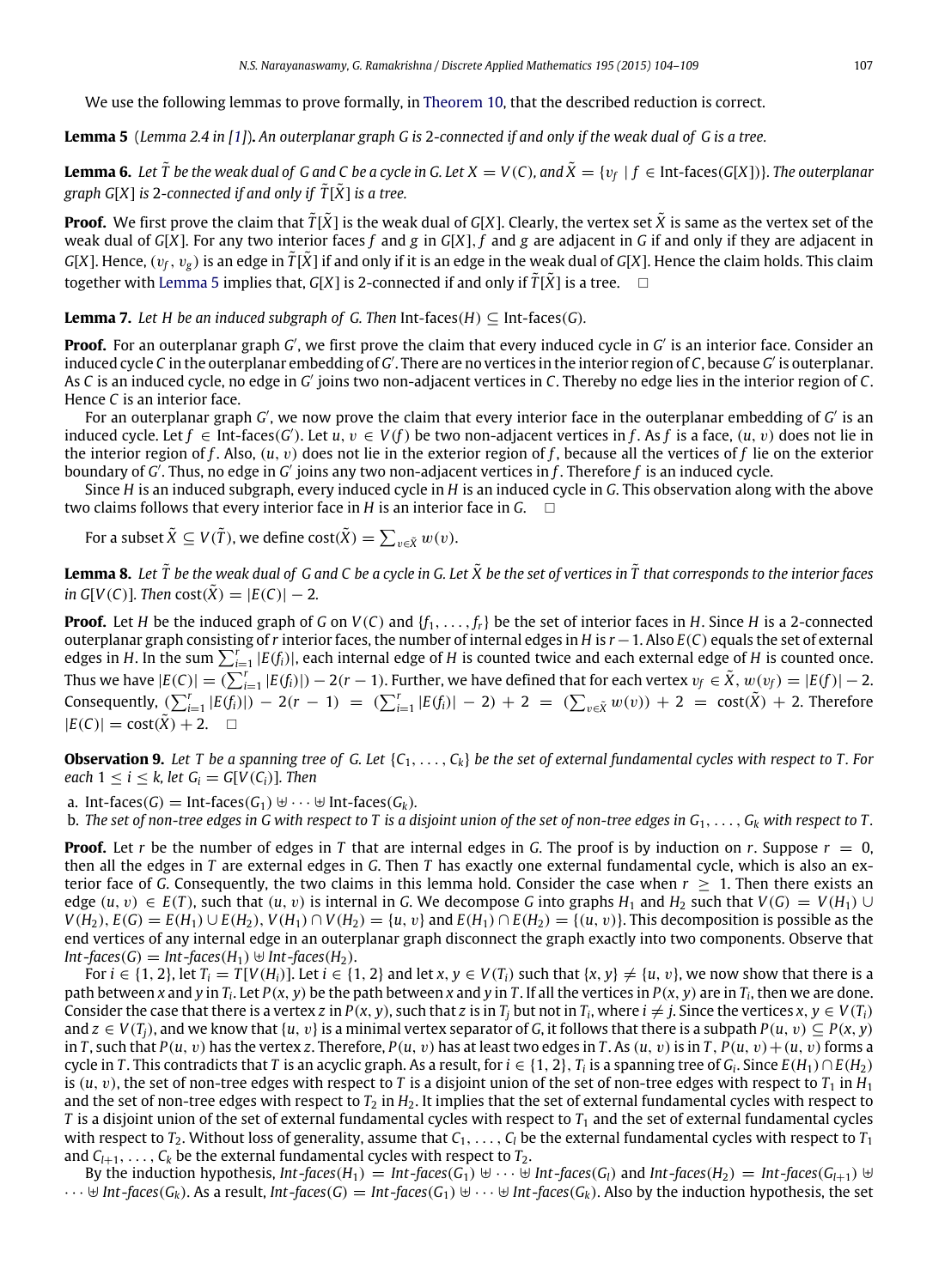<span id="page-4-2"></span>

**Fig. 1.** (a) An outerplanar graph *G* is in solid edges and the weak dual  $\tilde{T}$  of *G* is in dashed edges. (b) A tree S-partition  $\pi = \{\tilde{T}_1,\ldots,\tilde{T}_9\}$  of  $\tilde{T}$  with cost at most 3. (c) From π, a tree 4-spanner of *<sup>G</sup>* is obtained by deleting the dashed edges (dual edges that correspond to the edges in *<sup>T</sup>*˜ <sup>1</sup>, . . . , *<sup>T</sup>*˜ <sup>9</sup>) and dash dotted edges (exactly one external edge from each E-face).

of non-tree edges with respect to  $T_1$  in  $H_1$  is a disjoint union of the set of non-tree edges with respect to  $T_1$  in  $G_1, \ldots, G_l$ and the set of non-tree edges with respect to  $T_2$  in  $H_2$  is a disjoint union of the set of non-tree edges with respect to  $T_2$  in  $G_{l+1}, \ldots, G_k$ . Consequently, the set of non-tree edges with respect to *T* in *G* is a disjoint union of the set of non-tree edges with respect to *T* in  $G_1, \ldots, G_k$ .  $\Box$ 

<span id="page-4-1"></span>For a partition  $\pi = \{\tilde{V}_1,\ldots,\tilde{V}_k\}$  of  $V(\tilde{T}), \mathsf{cost}(\pi)$  is defined as max{ $\mathsf{cost}(\tilde{V}_i) \mid \tilde{V}_i \in \pi\}.$ 

**Theorem 10.** *G admits a tree t-spanner if and only if*  $\tilde{T}$  has a tree S-partition of cost at most t − 1. Furthermore, from a tree *S*-partition  $\pi$  of  $\tilde{T}$ , such that  $cost(\pi) \leq t - 1$ , a tree t-spanner of G can be obtained in linear time.

**Proof. Necessity**. Let *T* be a tree *t*-spanner of *G*. We first obtain a partition of  $V(\tilde{T})$ , such that the induced graph of  $\tilde{T}$  on each part in the partition is connected and its cost is at most *t* − 1. For each external non-tree edge *e* = (*u*, v) of *G* with respect to T, let  $C_e = P_T(u, v) + (u, v)$  be the external fundamental cycle with respect to T, let  $G_e = G[V(C_e)]$ , and let  $\tilde{V}_e$  be the set of vertices in  $\tilde{T}$  that corresponds to Int-faces( $G_e$ ). Let  $\pi = \{V_e \mid e$  is an external non-tree edge in G with respect to T}. For each part  $\tilde{V}_e \in \pi$ , we have the following observations.

As the distance between the end vertices of *e* in *T* is at most *t*,  $|E(C_e)| \le t + 1$ . From [Lemma 8,](#page-3-1) cost $(\tilde{V}_e) = |E(C_e)| - 2$ . Thus,  $cost(\tilde{V}_e) \le t - 1$ . Since  $G[V(C_e)]$  is 2-connected, by [Lemma 6,](#page-3-2)  $\tilde{T}[\tilde{V}_e]$  is connected. As  $C_e$  is an external fundamental cycle,  $G_e$  contains at least one E-face of G and thus  $\tilde{V}_e$  contains at least one S-vertex. From [Observation 9.](#page-3-3)a,  $\pi$  is a partition of  $V(\tilde{T})$ .

Each part  $\tilde{V}_e \in \pi$  consisting of  $k \geq 2$  S-vertices, can be further partitioned into  $k$  parts in such a way that the induced graph of *<sup>T</sup>*˜ on each part is connected and contains exactly one S-vertex. Hence *<sup>T</sup>*˜ has a tree S-partition of cost at most *<sup>t</sup>* − 1.

 $\frac{1}{\pi}\mathbf{S}$  **Sufficiency**. Let  $\pi=\{\tilde{V}_1,\ldots,\tilde{V}_q\}$  be a tree S-partition of  $\tilde{T}$  such that  $\cos(\pi)\leq t-1,$  where  $|S|=q.$  As there is a bijective mapping from Int-faces(*G*) to *<sup>V</sup>*(*T*˜), by [Lemmas 5](#page-3-0) and [6,](#page-3-2) there is a bijective mapping from the set of 2-connected subgraphs of *G* to the set of subtrees of  $\tilde{T}$ . From  $\pi$ , we construct a tree *t*-spanner of *G*. For each  $1 \le i \le q$ , let *G*<sub>*i*</sub> be a 2-connected outerplanar graph, where  $V(G_i)=\bigcup_{v_f\in \tilde{V}_i}V(f)$  and  $E(G_i)=\bigcup_{v_f\in \tilde{V}_i}E(f).$  As  $G_i$  is a subgraph of  $G$ , clearly  $G_i$  is outerplanar. Further by [Lemma 6,](#page-3-2)  $G_i$  is 2-connected, because  $\tilde{T}[\tilde{V}_i]$  is a tree. Thus  $G_i$  is a 2-connected outerplanar graph. From [Lemma 4,](#page-2-3)  $G_i$  has a Hamiltonian cycle, say  $C_i$ . Let  $X_i$  be the set of internal edges in  $G_i$ . Because the set of external edges in a 2-connected outerplanar graph forms a Hamiltonian cycle,  $E(G_i)$  is a disjoint union of  $E(C_i)$  and  $X_i$ . Since  $\tilde{V}_1,\ldots,\tilde{V}_q$  is a partition of  $V(\tilde{T})$ , observe that Int-faces( $G_1$ ), . . . , Int-faces( $G_q$ ) is a partition of Int-faces( $G$ ). We obtain the 2-connected outerplanar graph  $G$ by removing the edges  $X_1\cup\cdots\cup X_q$  from  $G$ . Since  $G'$  does not contain internal edges from any  $G_i$ , we have I-faces( $G')=\emptyset$ and E-faces( $G'$ ) = { $C_1$ , ...,  $C_q$ }. Let  $e_i \in E(C_i)$  be an external edge in G'. We remove the set { $e_1$ , ...,  $e_q$ } of edges from G and obtain *T*. Since we have deleted exactly one external edge from each E-face of *G'* and there are no I-faces in *G'*, *T* is a spanning tree. It remains to show that *T* is a tree *t*-spanner of *G*. For each  $1\leq i\leq q$ , cost $(\tilde{V}_i)\leq t-1$ , because  $\tilde{V}_i\in\pi$ ; from [Lemma 8,](#page-3-1)  $|E(C_i)| = \text{cost}(\tilde{V}_i) + 2$ , and thus  $|E(C_i)| \le t + 1$ . It follows that for each  $1 \le i \le q$ , stretch of  $e_i$  in T is at most t. We can observe that  $e_1, \ldots, e_q$  are the only external non-tree edges in *G* with respect to *T*. Due to [Observation 9.](#page-3-3)b, for each internal non-tree edge  $(u, v)$  in G with respect to T, there is an external fundamental cycle  $C_i$ , such that  $(u, v)$  is an internal edge in  $G[V(C_i)]$ ; thereby stretch of  $(u, v)$  in *T* is at most  $t - 1$ . Therefore, by [Lemma 3,](#page-2-2) *T* is a tree *t*-spanner of *G*.

In order to obtain the tree *t*-spanner *T* from *G*, we have to delete the edges  $X_1 \cup \cdots \cup X_q$  and exactly one external edge from all the E-faces of G. For each  $1\leq i\leq q$ ,  $e\in X_i$  if and only if  $\tilde{e}\in E(\tilde{T}[\tilde{V}_i])$  and  $\tilde{T}[\tilde{V}_1],\ldots,\tilde{T}[\tilde{V}_q]$  can be constructed in linear time. Therefore a tree *t*-spanner of *G* can be constructed in linear time from  $\pi$ . This process is illustrated in [Fig. 1.](#page-4-2)  $\Box$ 

#### <span id="page-4-0"></span>*3.2. Tree S-partition to supply–demand tree partition*

In this section, we present a linear time reduction from TREE S-PARTITION to SUPPLY-DEMAND TREE PARTITION. SUP-ply–demand tree partition can be solved in linear time [\[14\]](#page-5-15), and the composition of all these linear time procedures results in a linear time algorithm for Tree *t*-spanner in outerplanar graphs.

Let  $\langle T, S \subseteq V(T), w, t \rangle$  be an input instance of TREE S-PARTITION. We now describe the construction of an instance  $\langle T', s : V_s(T') \to \mathbb{R}, d : V_d(T') \to \mathbb{R} \rangle$  of Supply-demand tree partition from  $\langle T, S \subseteq V(T), w, t \rangle$ . Let  $V_s(T') = \{u' \mid u \in V_s(T')\}$